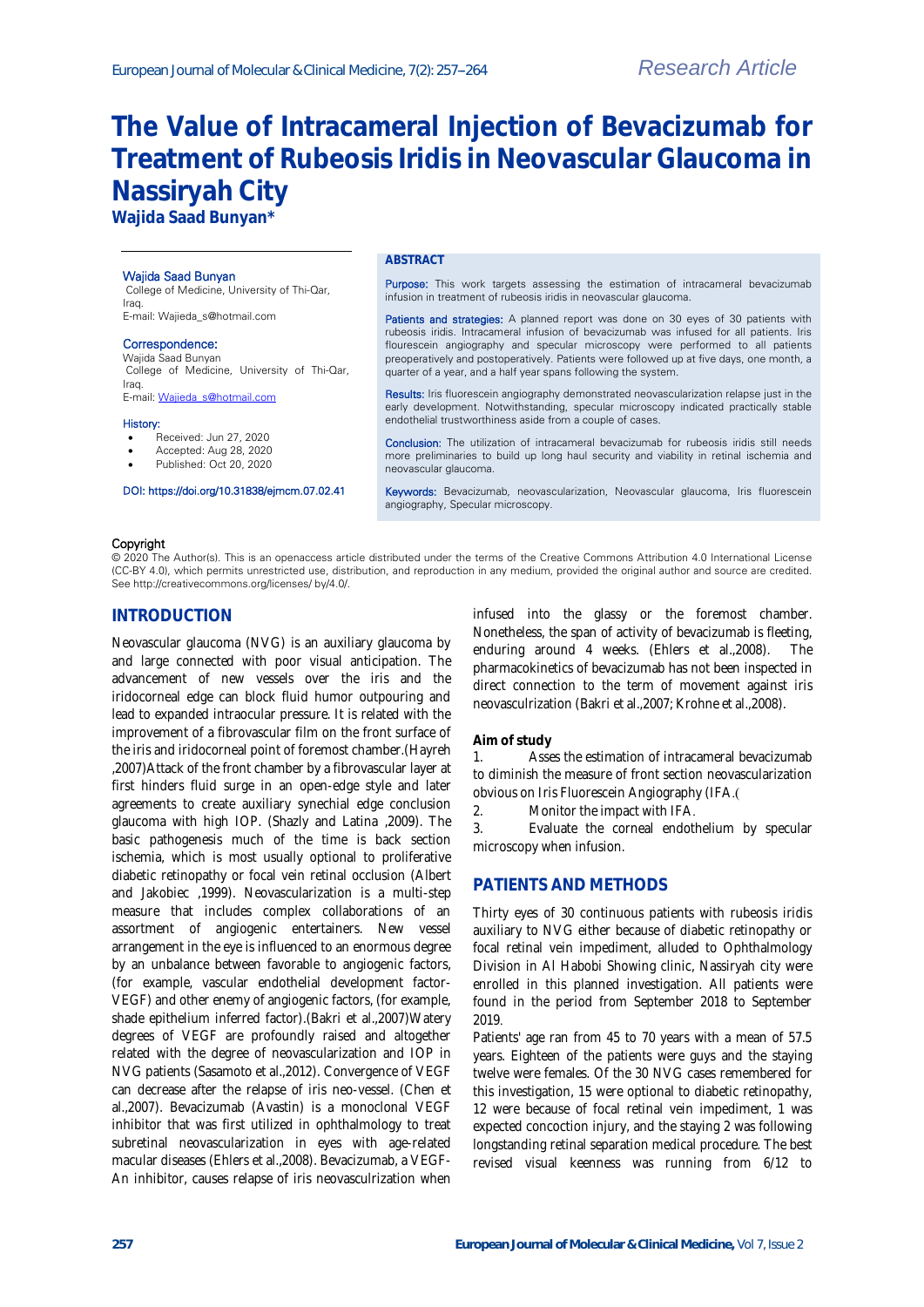observation light. The subsequent period extending from 5 days to a half year.

**Ocular examination**

All patients in this examination gone through the accompanying introductory clinical evaluation:

- Landolt's outline for visual keenness test
- Anterior section assessment

 Intraocular pressure estimation with applanation tonometer

 Fundus assessment by roundabout ophthalmoscope and 20D focal point after instillation of 1% tropicamide drops for prompt mydriasis.

 Iris fluorescein angiography (sodium fluorescein 5ml, 10%)

• Specular microscopy

#### **Treatment**

The strategy was done in a careful ward after instillation of effective sedative drops, purification, sterile hanging and cover speculum application. Limbal paracentesis was performed by an insulin needle, at that point infusion of 1mg (0.04ml) of Avastin into the foremost chamber, trailed by remedy of oral acetazolamide 500mg tablet following the method. Postoperative treatment included antiinfection/steroid eye drops three times each day for multi week. Therapy was booked somewhere in the range of 2 and 5 days after starting iris flourescein angiography and specular microscopy.

#### **Evaluation**

The objective of the system was to instigate relapse of the iris neovascularization, subsequently decrease the intraocular pressure. Follow up was orchestrated at 5 days, and a half year span following the intracameral infusion. At each visit intraocular pressure was estimated with applanation tonometer.

The subsequent visit included performing iris flourescein angiography and specular microscopy to the worked eye. A few patients required ophthalmic ultrasound to assess the fundus because of visual obscuration by different media opacities as waterfall or glassy drain. Others required ultrasound biomicroscopy (UBM) or foremost OCT to identify edge or iris irregularities.

#### **Iris fluorescein angiography (IFA)**

The fundus camera utilized in this investigation was ZEISS 500. The photographs were taken utilizing an advanced camera back Sony Force had associated with exceptional PC and prepared under unique programming.

#### **Specular magnifying lens**

Specular magnifying lens (NIDEK CEM-530 paracentral). It was utilized to record the focal and paracentral corneal endothelial picture and measure the corneal thickness.

# **RESULTS**

Thirty eyes of 30 patients were treated in this examination. Patients' ages extended from 45 to 70 years with a mean of 57.50 years. Eighteen of these patients were guys (60%) and the staying twelve (40%) were females as appeared in Fig.1 The best adjusted visual sharpness was going from 6/12 to observation light. The subsequent period traversed from 5 days to 6 months.



**Figure 1: Shows Sex distribution**

The reasons for this condition was variable. 15 patients who created rubeosis was expected to PDR, 12 patients due to CRVO, and 1 was because of synthetic injury, and 2 was

because of long standing retinal separation medical procedure as appeared in Fig.2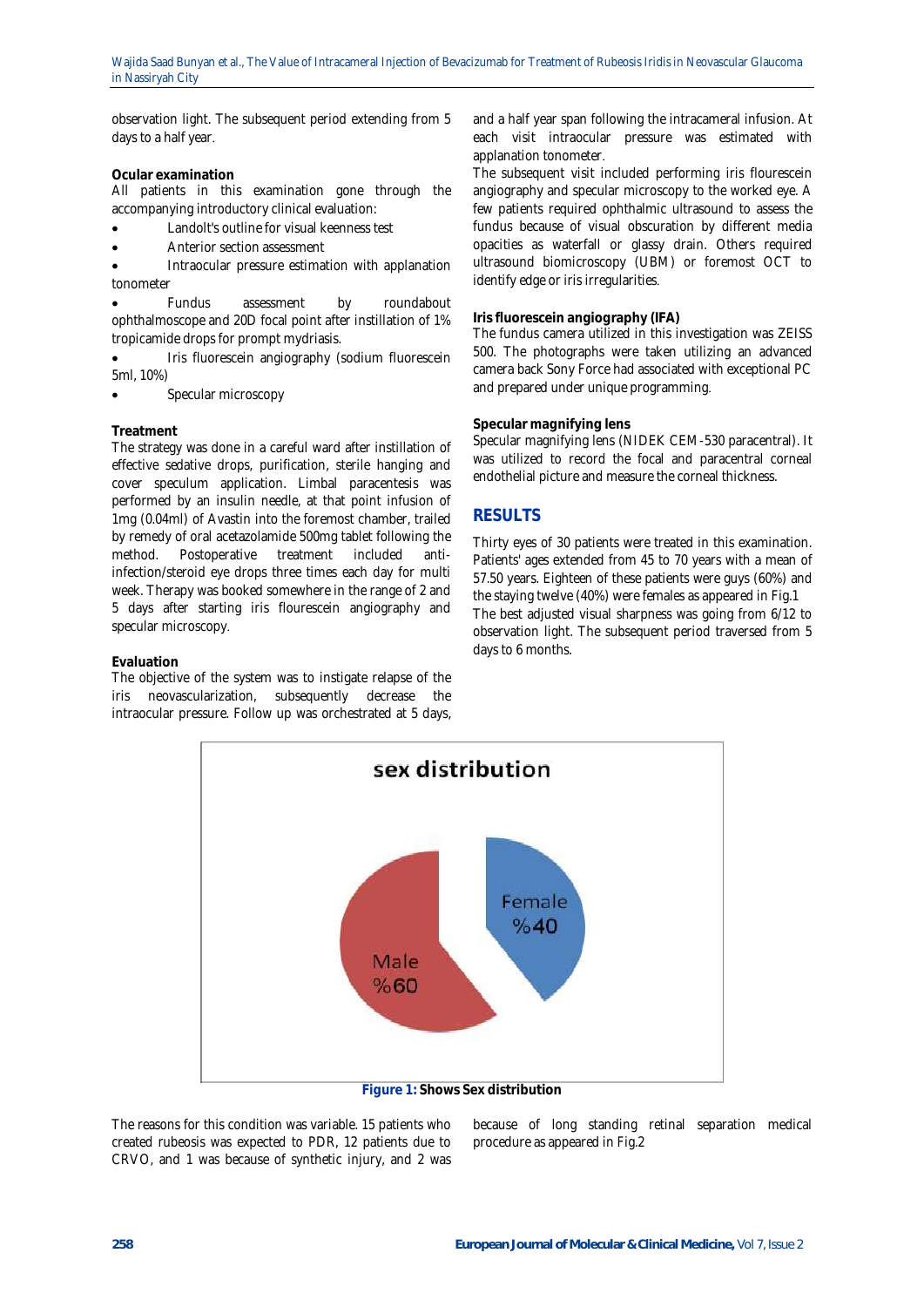Wajida Saad Bunyan et al., The Value of Intracameral Injection of Bevacizumab for Treatment of Rubeosis Iridis in Neovascular Glaucoma in Nassiryah City



**Figure 2: Shows Etiology of NVG**

| Table 1: Shows patients Data |          |     |                    |                     |                                  |                   |                                               |                   |
|------------------------------|----------|-----|--------------------|---------------------|----------------------------------|-------------------|-----------------------------------------------|-------------------|
| Case                         | patients |     | IOP (in mm Hg)     |                     | Corneal endothelial<br>integrity |                   | Rubeosis iridis by Fluorescein<br>angiography |                   |
| NO.                          |          |     |                    |                     |                                  |                   |                                               |                   |
|                              | Age      | sex | Pre-<br><b>ICB</b> | Post-<br><b>ICB</b> | Early:                           | Late:             | Early:                                        | Late:             |
| 1                            | 45       | F   | $\overline{23}$    | 22                  | $5$ ds-1 $m$<br>Intact           | $3m-6m$<br>Intact | $5$ ds-1 $m$<br>regression                    | $3m-6m$<br>return |
| $\overline{2}$               | 50       | M   | 23                 | 22                  | Affect                           | Affect            |                                               | return            |
| 3                            | 55       | F   | $\overline{24}$    | 20                  | Intact                           | Affect            | regression                                    |                   |
|                              |          | F   | 25                 | $\overline{20}$     |                                  |                   | regression                                    | return            |
| $\overline{4}$               | 56       |     |                    |                     | Intact                           | Intact            | regression                                    | return            |
| 5                            | 64       | M   | 20                 | 18                  | Intact                           | Intact            | regression                                    | return            |
| 6                            | 50       | M   | 20                 | 23                  | Intact                           | Intact            | regression                                    | return            |
| $\overline{7}$               | 60       | F   | 23                 | 23                  | Intact                           | Intact            | regression                                    | return            |
| 8                            | 70       | M   | 27                 | 22                  | Intact                           | Intact            | regression                                    | return            |
| 9                            | 65       | M   | 24                 | 23                  | Intact                           | Intact            | regression                                    | return            |
| 10                           | 69       | M   | 23                 | 20                  | Intact                           | Intact            | regression                                    | return            |
| 11                           | 60       | M   | 23                 | 23                  | Intact                           | Intact            | regression                                    | return            |
| $\overline{12}$              | 55       | M   | $\overline{20}$    | $\overline{20}$     | Intact                           | Intact            | regression                                    | return            |
| 13                           | 45       | M   | 24                 | 26                  | Intact                           | Intact            | regression                                    | return            |
| 14                           | 46       | F   | 24                 | 25                  | Intact                           | Intact            | regression                                    | return            |
| 15                           | 48       | M   | $\overline{25}$    | $\overline{24}$     | Intact                           | Intact            | regression                                    | return            |
| 16                           | 50       | M   | $\overline{21}$    | $\overline{22}$     | Intact                           | Intact            | No regression                                 | No regression     |
| 17                           | 55       | M   | 25                 | 26                  | Intact                           | Intact            | No regression                                 | No regression     |
| 18                           | 53       | F   | 24                 | 23                  | Intact                           | Intact            | regression                                    | return            |
| 19                           | 57       | M   | 20                 | 21                  | Intact                           | Intact            | regression                                    | return            |
| $\overline{20}$              | 58       | F   | 24                 | $\overline{26}$     | Intact                           | Intact            | regression                                    | return            |
| 21                           | 60       | F   | 21                 | 22                  | Affect                           | Affect            | regression                                    | return            |
| 22                           | 63       | M   | 25                 | 26                  | Intact                           | Intact            | regression                                    | return            |
| 23                           | 53       | M   | 25                 | 24                  | Intact                           | Intact            | regression                                    | return            |
| 24                           | 55       | M   | 20                 | 20                  | Intact                           | Affect            | regression                                    | return            |
| 25                           | 56       | F   | 22                 | 21                  | Intact                           | Intact            | regression                                    | return            |
| 26                           | 63       | M   | 25                 | 24                  | Intact                           | Intact            | regression                                    | return            |
| 27                           | 62       | F   | 21                 | 22                  | Intact                           | Intact            | regression                                    | return            |
| $\overline{28}$              | 60       | M   | 20                 | $\overline{21}$     | Intact                           | Intact            | regression                                    | return            |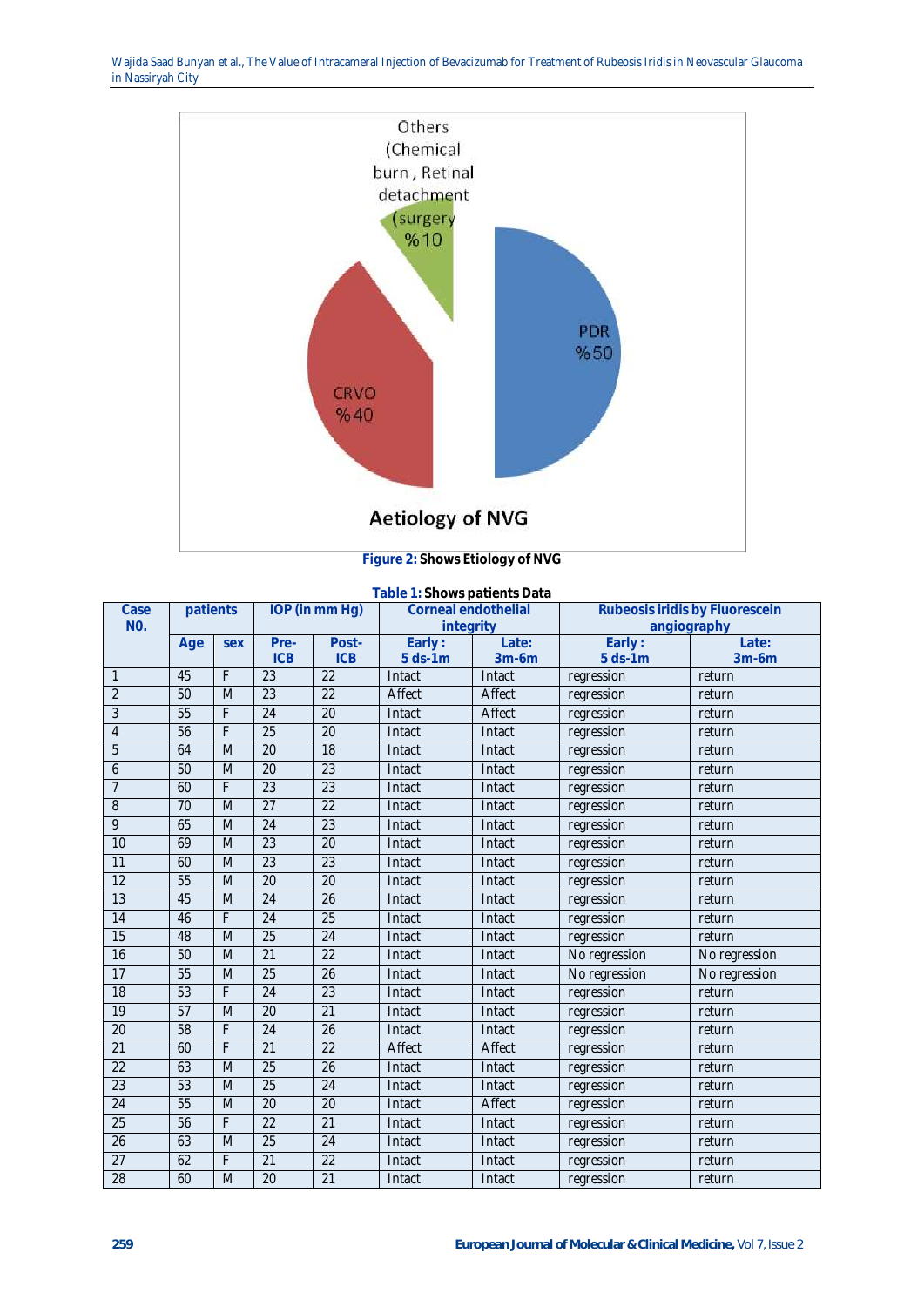Wajida Saad Bunyan et al., The Value of Intracameral Injection of Bevacizumab for Treatment of Rubeosis Iridis in Neovascular Glaucoma in Nassiryah City

| $\cap$<br><u>.</u> | 50       | IVI | <u>_</u>           | $\cap$<br>$\sim$ | ntact         | Intact | regression<br>N <sub>C</sub> | rearession<br>N <sub>C</sub> |
|--------------------|----------|-----|--------------------|------------------|---------------|--------|------------------------------|------------------------------|
| $\cap$<br>JU       | $\cup$ . |     | $\sim$<br><u>.</u> | $\cap$           | <b>Affect</b> | Affect | rearession<br>N <sub>t</sub> | rearession<br>N <sub>G</sub> |

# **Statistical Analysis**

1. Patients' outcome a. The outcome of the 30 patients was measured by analyzing two main criteria, before and after the intracameral injection. These criteria were: regression of neo-vascularization by using IFA, and endothelial cell count by specular microscopy. Correlated to these criteria was

monitoring two main data: IOP and best corrected visual acuity.

The first criterion evaluated in our study was the regression of neovascularization. It showed marked regression during the fifth day of follow up. Then the regression effect started to deteriorate over the next one month follow up and showed almost complete return of neovascularization in the last two follow up periods; 3 and 6 months as shown in Fig.3



**Fig. 3: Iris neovasculrization regression**

b. The subsequent standard assessed in our investigation was endothelial cell check. It demonstrated no checked drop in tally during the entire follow up periods as appeared in Fig.4



**Fig. 4: percentage of corneal endothelial integrity**

c. As to first relationship, the IOP, it was reliably lower after infusion during the entire follow up period (P=0.05) as appeared in Fig.5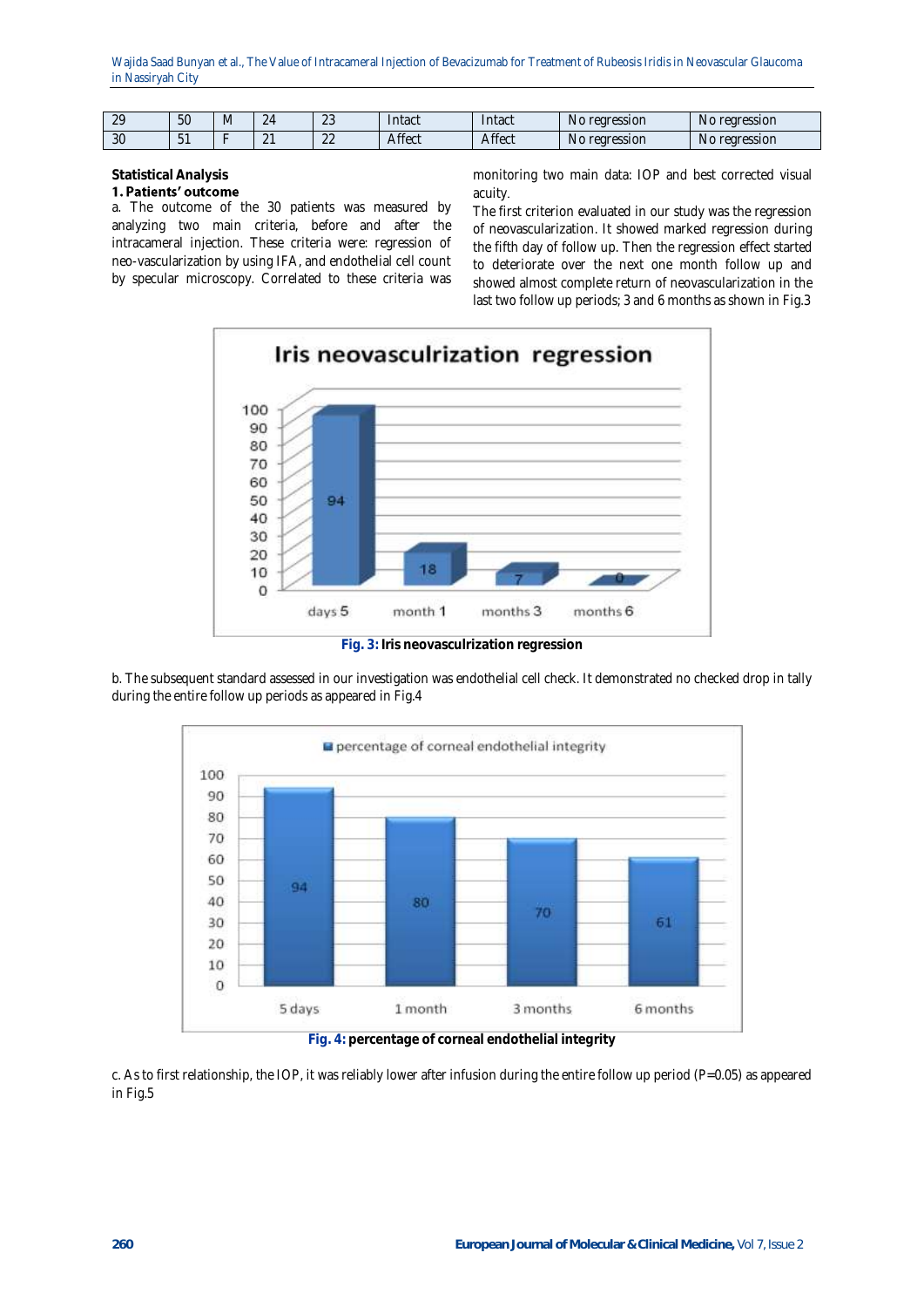

d. The other connection was the best revised visual sharpness (BCVA) which was surveyed via Landolt's diagram at that point changed over to logMAR. It

demonstrated a decline in BCVA after some time, which was not measurably noteworthy (P=0.13)

| <b>BCVA</b>  | Mean | Std. deviation |    |
|--------------|------|----------------|----|
| Preoperative | 1.75 | 0.56           | 24 |
| 5 days       | 1.75 | 0.56           | 24 |
| 1 month      | 1.85 | 0.58           | 24 |
| 3 months     | 1.93 | 0.67           | 24 |
| 6 months     | 1.98 | 0.70           | 24 |

**Table 2: BCVA over time**



**2. Correlative Data**

a. A relationship between's neovascular relapse and IOP was broke down, checked by IFA and applanation tonometer individually. This was factually appropriate just for the

initial two follow up periods: 5 days and one month individually. It indicated decrease in IOP in patients who had neovascular relapse.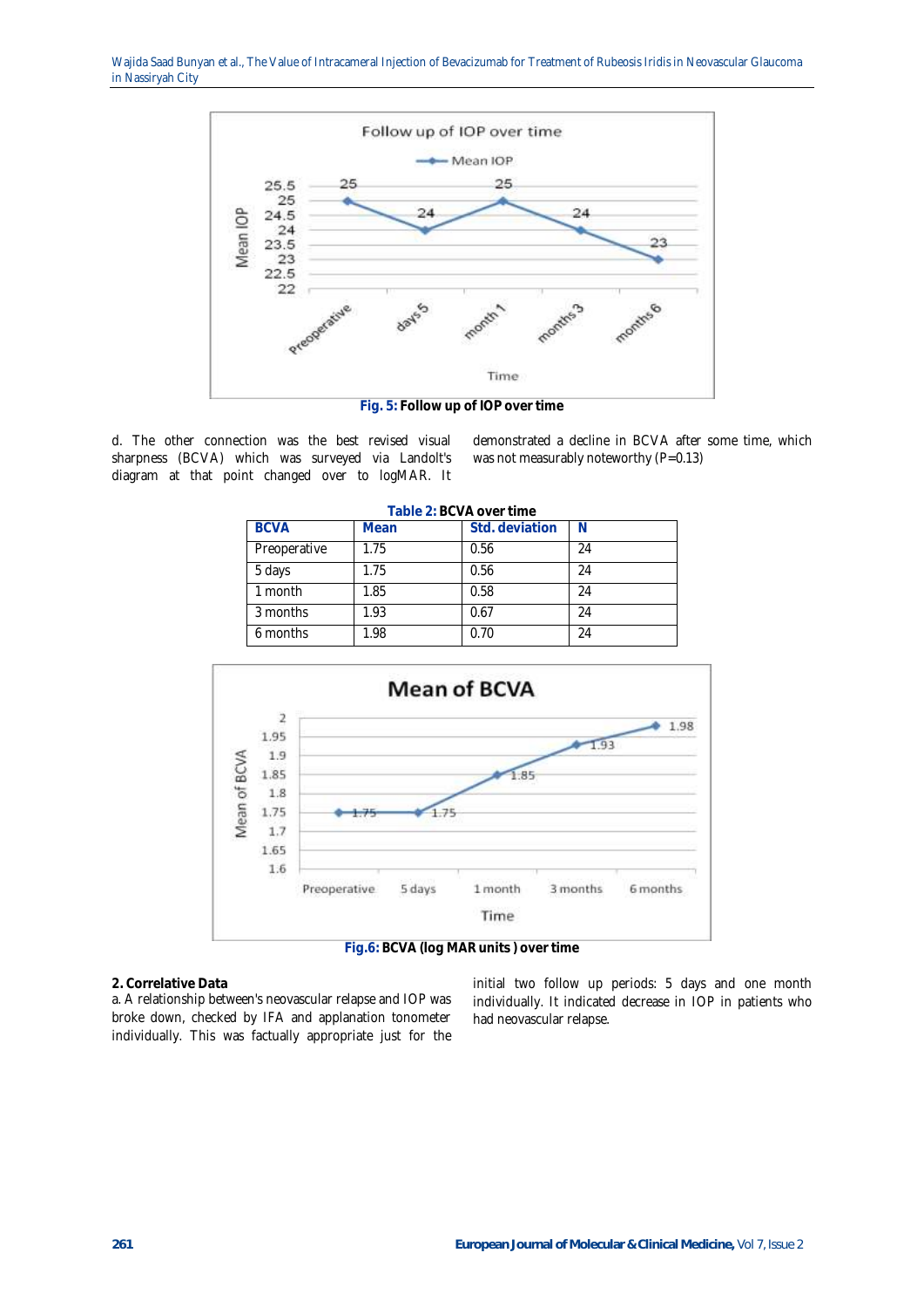Wajida Saad Bunyan et al., The Value of Intracameral Injection of Bevacizumab for Treatment of Rubeosis Iridis in Neovascular Glaucoma in Nassiryah City



**Fig.7: Correlation between neovascularization regression and IOP at 5 days and 1 month.**

b. A connection among's IOP and endothelial cell tally was likewise factually dissected, checked by applannation tonometer and specular microscopy separately. This was just pertinent in the multi month follow up period,

indicating two gatherings: a gathering with low endothelial cell check with high IOP, and another gathering with no impact on endothelial cell tally with typical IOP.



**Fig.8: Correlation between corneal endothelial affection and IOP at one month interval.**

**c.** In preliminary to relate between neovascular relapse and endothelial cell tally; checked by IFA and specular microscopy, no relationship was seen during any of the subsequent periods.

### **Complication**

All patients (30) created repetitive iris neovascurization. Two patients created persevering increment IOP. Three patients (10%) created hyphema

# **DISCUSSION**

NVG is an overwhelming illness that is frequently profoundly impervious to treatment, bringing about serious visual loss (Ehlers et al.,2008) The improvement of new vessels over the iris and the iridocorneal point can impede fluid humor outpouring and lead to expanded intraocular pressure. The basic pathogenesis by and large is back section ischemia, which is most generally auxiliary to proliferative diabetic retinopathy or focal vein retinal occlusion (Albert and Jakobiec ,1999).

Neovascularization is a multi-step measure that includes complex communications of an assortment of angiogenic entertainers. New vessel arrangement in the eye is influenced to a huge degree by an unbalance between favorable to angiogenic factors, (for example, vascular endothelial development factor-VEGF) and other enemy of angiogenic factors, (for example, shade epithelium-inferred factor) (Bakri et al.,2007).

Clinical treatment of the raised IOP experienced in NVG is stalling, especially if the points are shut by synechiae. By the by, controlling the IOP until more complete treatment can produce results is significant for shielding the optic nerve from harm, diminishing related agony, and conceivably improving vision auxiliary to IOP-subordinate corneal edema. Careful mediation is demonstrated when clinical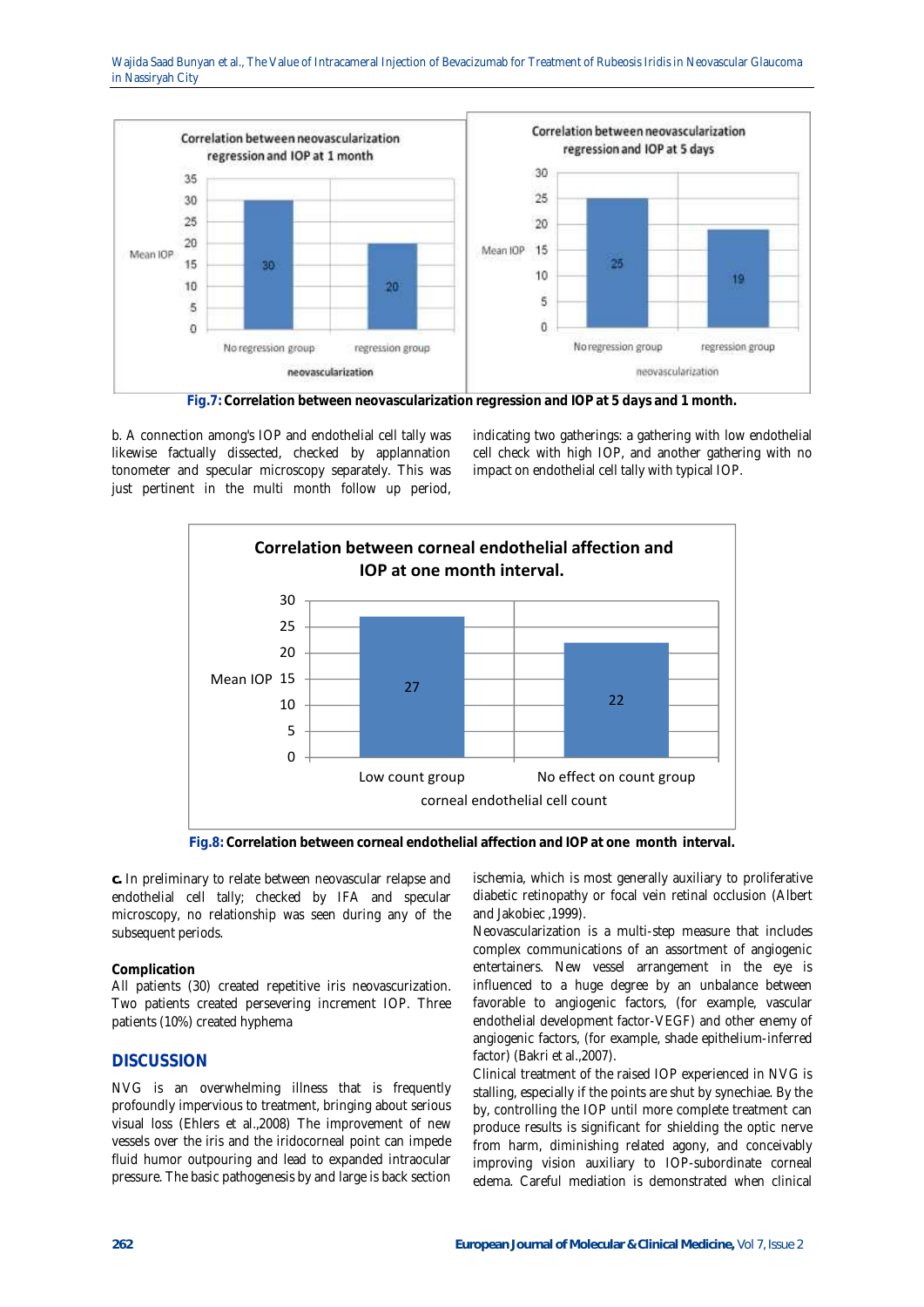treatment is lacking to control IOP, especially if synechial point conclusion from NVA has happened. Trabeculectomy and other separating medical procedures are decently effective in the long haul in patients with NVG (Lisa et al.,2011).

The point of this examination to assess the viability of intracameral infusion bevacizumab for the board of rubeosis iridis in NVG.

The aftereffects of this investigation indicated that bevacizumab was considerably more viable in the early development (5 days and multi month) in causing relapse of new vessels. Notwithstanding, its impact nearly decayed in the late development (3 months and a half year), in which there was return of the iris neovascularization.

In this examination IFA was utilized as a subsequent instrument to survey relapse of new vessels after intracameral infusion of bevacizumab. It was discovered that a solitary use of the medication caused an emotional decrease of spillage from rubeotic vessels. Notwithstanding, this impact was not durable and return of new vessels happened 3 months after the fact in the majority of the cases.

Another subsequent apparatus utilized in this investigation was specular microscopy to evaluate the impact of intracameral infusion of bevacizumab on corneal endothelium. There was insignificant changes on the endothelial cell include in most of cases.

Connecting the past two measures, the neovascular relapse and the endothelial cell check, to the IOP, it was discovered that there is no solid relationship with it during the subsequent period.

As to BCVA, the greater part of the patients remembered for this examination there were poor visual sharpness. There were no improvement in BVCA. Despite what might be expected, it was either steady or crumbled during the subsequent period.

Due to its fast and strong impact of straightforwardly focusing on VEGF, intraocular bevacizumab was built up as a standard convention for NVG treatment (Sugimoto et al.,2010). Nonetheless, the majority of the patients who got intraocular bevacizumab required extra infusions, PRP, or in the long haul, careful treatment for IOP control (Wakabayashi et al.,2008; Bhagat et al.,2016; Kotecha et al.,2011). By and large, a medication with intracameral infusion shows shorter half-life and term of impact than those directed by means of intravitreal infusion. Nonetheless, intracameral infusion can be acted within the sight of media opacities, has less vitreoretinal confusions, and shows preferable IOP-bringing down impacts over intravitreal infusion in certain reports (Bhagat et al.,2016).

A few examinations for the utilization of intracameral bevacizumab have been directed in the ongoing years and others are as yet under preliminary to assess its part in the executives of NVG.

Contrasting our examinations and different investigations done, we found that the etiology of NVG was almost the equivalent. Gristani et al in 2006 utilized intracameral infusion bevacizumab according to 3 patients with auxiliary NVG due to PDR or ischemic CRVO (Gristani et al.,2006). Yuzbasioglu et al in 2009 played out their examination on

NVG optional to PDR or CRVO. (Yuzbasioglu et al.,2009). Nonetheless, the method was unique; there was synchronous intravitreal and intracameral infusion. Bhojwani and Kelly in 2009 revealed an instance of NVG due to CRAO treated with a solitary ICB injection (Bhojwani et al.,2009).

Likewise there is study researched the drawn out adequacy and security of intracameral bevacizumab infusions and the prescient variables for inevitable IOP-bringing down surgery (Jun et al.,2017). With regards to the outcomes, there were incredible similitudes. Gristani et al in 2006 detailed abatement in spillage by IFA ahead of schedule as 1 day after injection. No irritation or backslide was seen inside the follow-up of about a month. Duch et al (2009) announced checked relapse of foremost fragment neovascularization with IOP control without separating medical procedure in 2 instances of the 6 infused in this study (Duch et al., 2009). Bhojwani and Kelly (2009) detailed relapse inside 48 hours of the infusion, and there was noteworthy decrease of IOP. In our investigation, 94% of our cases demonstrated neovascularization relapse in the fifth days, however dropped to 18% just in the primary month. Notwithstanding, there was gentle decrease in IOP during the entire follow up period. Wolf and Burkhard (2011) revealed the IOP-bringing down impact of intracameral bevacizumab can be seen multi week after the infusion, yet is restricted to a time of around 3 weeks (Wolf and Burkhard, 2011) Notwithstanding, the quick and successful reaction to intracameral bevacizumab infusion opens a period window for extra medicines, which are regularly important.

# **CONCLUSION**

NVG is a generally normal and genuine condition which happens because of iris neovascularization. The regular aetiopathological factor is extreme, diffuse and interminable retinal ischemia .The hypoxic retina produces vasoproliferative development factors in endeavor to revascularize hypoxic regions.

A portion of the customary strategies for the board of NVG incorporate panretinal photocoagulation to incite relapse of the new vessels, clinical treatment with skin and fundamental hypotensive specialists, or careful obstruction and cyclodestructive methodology in late stages for IOP and relief from discomfort.

Bevacizumab (Avastin, Genentech Inc., San Fransisco, California) is a recombinant monoclonal counter acting agent against VEGF. It has been utilized by ophthalmologists as an intravitreal specialist in treatment of proliferative neovascular eye maladies, especially for CNV and in ARMD.

This investigation is a planned and elucidating 30 eyes of 30 patients with rubeosis iridis optional to NVG were incorporated. In this examination, intraocular infusion was acted in a careful ward after effective sedative drops. Intracameral Bevacizumab infusion of 1mg (0.04ml) into the front chamber, trailed by remedy of oral acetazolamide 500mg tablets following the methodology. IFA discoveries have been dissected, alongside specular microscopy after the